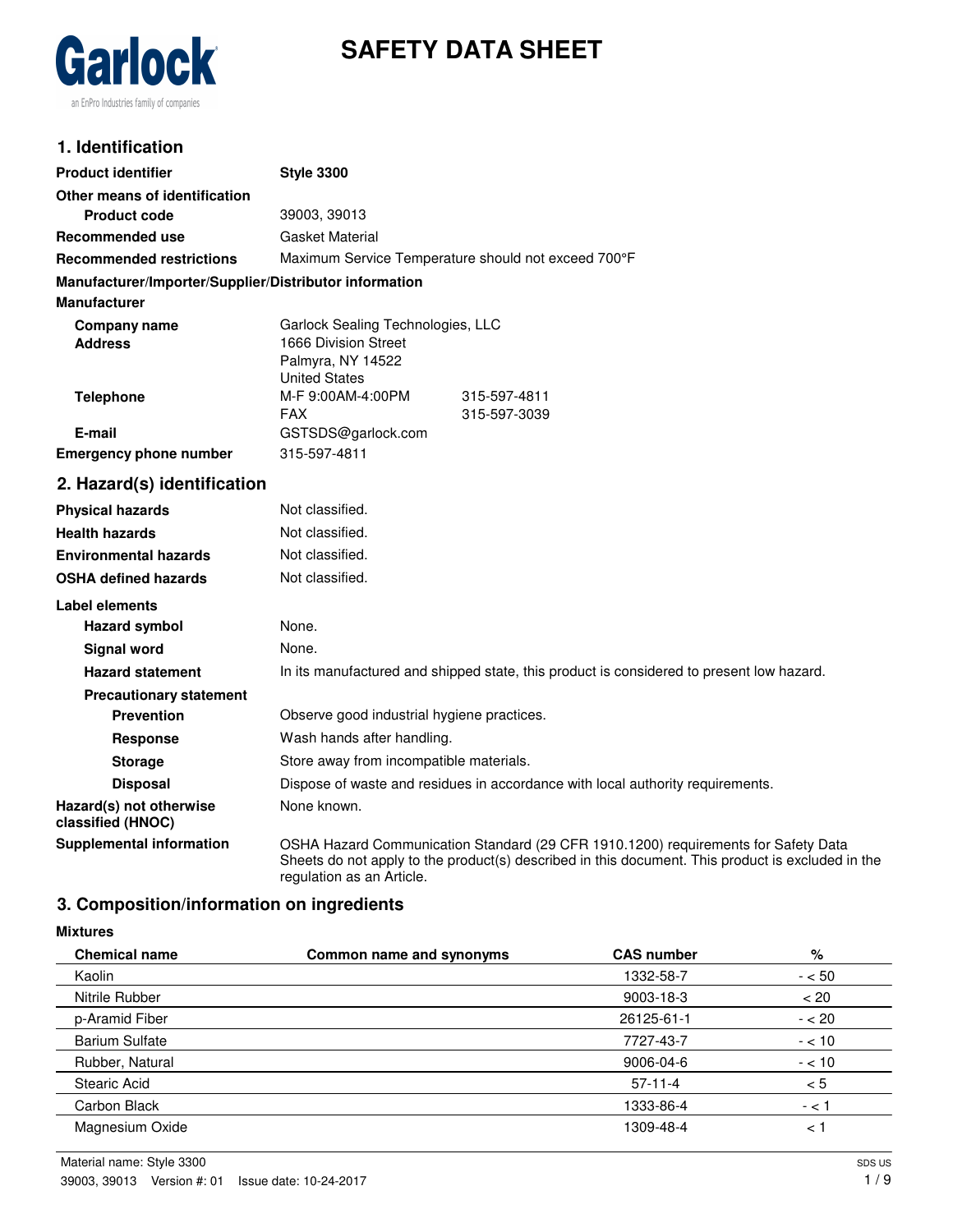| <b>Chemical name</b>                     | Common name and synonyms | <b>CAS number</b> | %         |
|------------------------------------------|--------------------------|-------------------|-----------|
| Titanium Dioxide                         |                          | 13463-67-7        |           |
| Silica - Crystalline, Quartz             |                          | 14808-60-7        | < 0.5     |
| Toluene                                  |                          | 108-88-3          | 0 < 0.5   |
| Zinc Oxide                               |                          | 1314-13-2         | $- < 0.5$ |
| Other components below reportable levels |                          |                   | $20 - 30$ |

\*Designates that a specific chemical identity and/or percentage of composition has been withheld as a trade secret.

# **4. First-aid measures**

| <b>Inhalation</b>                                                            | If exposed to fumes from overheatng or combustion, move to fresh air.                                                              |  |  |  |
|------------------------------------------------------------------------------|------------------------------------------------------------------------------------------------------------------------------------|--|--|--|
| <b>Skin contact</b>                                                          | Wash off immediately with soap and plenty of water. If skin irritation or rash occurs: Get medical<br>advice/attention.            |  |  |  |
| Eye contact                                                                  | Rinse with water. Get medical attention if irritation develops and persists.                                                       |  |  |  |
| Ingestion                                                                    | No specific intervention is indicated, as product is not likely to be hazardous by ingestion. Consult<br>a physician if necessary. |  |  |  |
| <b>Most important</b><br>symptoms/effects, acute and<br>delayed              | Direct contact with eyes may cause temporary irritation.                                                                           |  |  |  |
| Indication of immediate<br>medical attention and special<br>treatment needed | Treat symptomatically.                                                                                                             |  |  |  |
| <b>General information</b>                                                   | Get medical attention if symptoms occur.                                                                                           |  |  |  |
| 5. Fire-fighting measures                                                    |                                                                                                                                    |  |  |  |
| Suitable extinguishing media                                                 | Water fog. Foam. Dry chemical powder. Carbon dioxide (CO2).                                                                        |  |  |  |
| Unsuitable extinguishing<br>media                                            | None known.                                                                                                                        |  |  |  |
| Specific hazards arising from<br>the chemical                                | During fire, gases hazardous to health may be formed.                                                                              |  |  |  |
| Special protective equipment<br>and precautions for firefighters             | Self-contained breathing apparatus and full protective clothing must be worn in case of fire.                                      |  |  |  |
| <b>Fire fighting</b><br>equipment/instructions                               | Use standard firefighting procedures and consider the hazards of other involved materials.                                         |  |  |  |
| <b>Specific methods</b>                                                      | Use standard firefighting procedures and consider the hazards of other involved materials.                                         |  |  |  |
| <b>General fire hazards</b>                                                  | No unusual fire or explosion hazards noted.                                                                                        |  |  |  |
|                                                                              |                                                                                                                                    |  |  |  |

# **6. Accidental release measures**

| Personal precautions,<br>protective equipment and<br>emergency procedures | See Section 8 of the SDS for Personal Protective Equipment.               |
|---------------------------------------------------------------------------|---------------------------------------------------------------------------|
| Methods and materials for<br>containment and cleaning up                  | No special methods normally required. If dust is generated see Section 7. |
| <b>Environmental precautions</b>                                          | None known.                                                               |

# **7. Handling and storage**

| Precautions for safe handling   | Avoid grinding, abrading or other mechanical actions that could release airborne silica. Dust<br>generated from this material must be managed by wet wiping or vacuuming with HEPA filtration<br>equipped vacuum cleaners. Do not dry sweep or blow dust with compressed air. Avoid breathing<br>dust. Avoid contamination of cigarettes or tobacco with dust from this material. |
|---------------------------------|-----------------------------------------------------------------------------------------------------------------------------------------------------------------------------------------------------------------------------------------------------------------------------------------------------------------------------------------------------------------------------------|
| Conditions for safe storage,    | Store away from incompatible materials (see Section 10 of the SDS).                                                                                                                                                                                                                                                                                                               |
| including any incompatibilities | Room temperature - normal conditions.                                                                                                                                                                                                                                                                                                                                             |

# **8. Exposure controls/personal protection**

#### **Occupational exposure limits**

#### **US. OSHA Table Z-1 Limits for Air Contaminants (29 CFR 1910.1000)**

| <b>Components</b>                 | $T$ <sub>VDe</sub> | Value            | Form                 |
|-----------------------------------|--------------------|------------------|----------------------|
| Barium Sulfate (CAS<br>7727-43-7) | D⊏<br>╺┕╸┕╸        | $5 \text{ mg/m}$ | Respirable fraction. |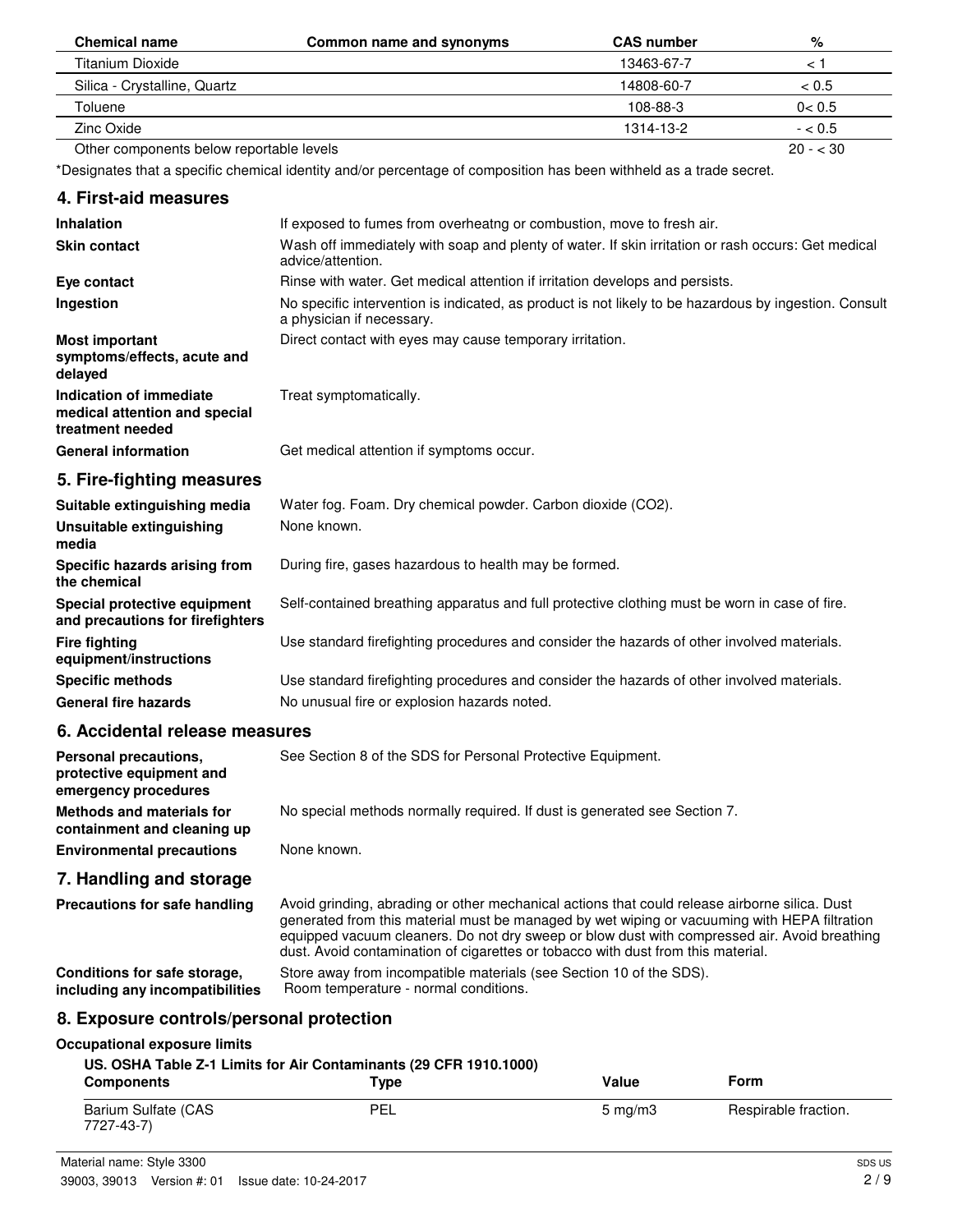# **US. OSHA Table Z-1 Limits for Air Contaminants (29 CFR 1910.1000)**

| <b>Components</b>                       | Type        | Value                          | Form                                |
|-----------------------------------------|-------------|--------------------------------|-------------------------------------|
|                                         |             | 15 mg/m3                       | Total dust.                         |
| Carbon Black (CAS                       | PEL         | $3.5$ mg/m $3$                 |                                     |
| 1333-86-4)                              |             |                                |                                     |
| Kaolin (CAS 1332-58-7)                  | PEL         | $5 \text{ mg/m}$ 3<br>15 mg/m3 | Respirable fraction.<br>Total dust. |
| Magnesium Oxide (CAS                    | PEL         | 15 mg/m3                       | Total particulate.                  |
| 1309-48-4)                              |             |                                |                                     |
| Silica - Crystalline, Quartz            | PEL         | $0.05$ mg/m $3$                | Respirable dust.                    |
| (CAS 14808-60-7)                        |             |                                |                                     |
| Titanium Dioxide (CAS                   | PEL         | $15$ mg/m $3$                  | Total dust.                         |
| 13463-67-7)<br>Zinc Oxide (CAS          | PEL         | $5 \text{ mg/m}$ 3             | Respirable fraction.                |
| 1314-13-2)                              |             |                                |                                     |
|                                         |             | $5 \text{ mg/m}$ 3             | Fume.                               |
|                                         |             | $15 \text{ mg/m}$ 3            | Total dust.                         |
| US. OSHA Table Z-2 (29 CFR 1910.1000)   |             |                                |                                     |
| <b>Components</b>                       | <b>Type</b> | <b>Value</b>                   |                                     |
| Toluene (CAS 108-88-3)                  | Ceiling     | 300 ppm                        |                                     |
|                                         | <b>TWA</b>  | 200 ppm                        |                                     |
| US. OSHA Table Z-3 (29 CFR 1910.1000)   |             |                                |                                     |
| <b>Components</b>                       | <b>Type</b> | <b>Value</b>                   | <b>Form</b>                         |
| Kaolin (CAS 1332-58-7)                  | <b>TWA</b>  | $5 \text{ mg/m}$ 3             | Respirable fraction.                |
|                                         |             | 15 mg/m3                       | Total dust.                         |
|                                         |             | 50 mppcf                       | Total dust.                         |
|                                         |             | 15 mppcf                       | Respirable fraction.                |
| Magnesium Oxide (CAS                    | <b>TWA</b>  | $5$ mg/m $3$                   | Respirable fraction.                |
| $1309 - 48 - 4$ )                       |             |                                |                                     |
|                                         |             | 15 mg/m3                       | Total dust.                         |
|                                         |             | 50 mppcf                       | Total dust.                         |
|                                         |             | 15 mppcf                       | Respirable fraction.                |
| Silica - Crystalline, Quartz            | <b>TWA</b>  | $0.1$ mg/m $3$                 | Respirable.                         |
| $(CAS 14808-60-7)$                      |             |                                |                                     |
|                                         |             | 2.4 mppcf                      | Respirable.                         |
| Titanium Dioxide (CAS<br>13463-67-7)    | <b>TWA</b>  | $5 \text{ mg/m}$ 3             | Respirable fraction.                |
|                                         |             | 15 mg/m3                       | Total dust.                         |
|                                         |             | 50 mppcf                       | Total dust.                         |
|                                         |             | 15 mppcf                       | Respirable fraction.                |
| <b>US. ACGIH Threshold Limit Values</b> |             |                                |                                     |
| <b>Components</b>                       | <b>Type</b> | Value                          | Form                                |
| Barium Sulfate (CAS                     | <b>TWA</b>  | $5 \text{ mg/m}$ 3             | Inhalable fraction.                 |
| 7727-43-7)<br>Carbon Black (CAS         | <b>TWA</b>  | $3$ mg/m $3$                   | Inhalable fraction.                 |
| 1333-86-4)                              |             |                                |                                     |
| Kaolin (CAS 1332-58-7)                  | <b>TWA</b>  | $2$ mg/m $3$                   | Respirable fraction.                |
| Magnesium Oxide (CAS                    | <b>TWA</b>  | $10$ mg/m $3$                  | Inhalable fraction.                 |
| $1309 - 48 - 4$                         |             |                                |                                     |
| Rubber, Natural (CAS<br>9006-04-6)      | <b>TWA</b>  | $0.0001$ mg/m3                 | Inhalable fraction.                 |
| Silica - Crystalline, Quartz            | <b>TWA</b>  | $0.025$ mg/m3                  | Respirable fraction.                |
| (CAS 14808-60-7)                        |             |                                |                                     |
| Stearic Acid (CAS 57-11-4)              | <b>TWA</b>  | 10 mg/m3                       |                                     |
| <b>Titanium Dioxide (CAS</b>            | <b>TWA</b>  | 10 mg/m3                       |                                     |
| 13463-67-7)                             |             |                                |                                     |
| Toluene (CAS 108-88-3)                  | <b>TWA</b>  | 20 ppm                         |                                     |
|                                         |             |                                |                                     |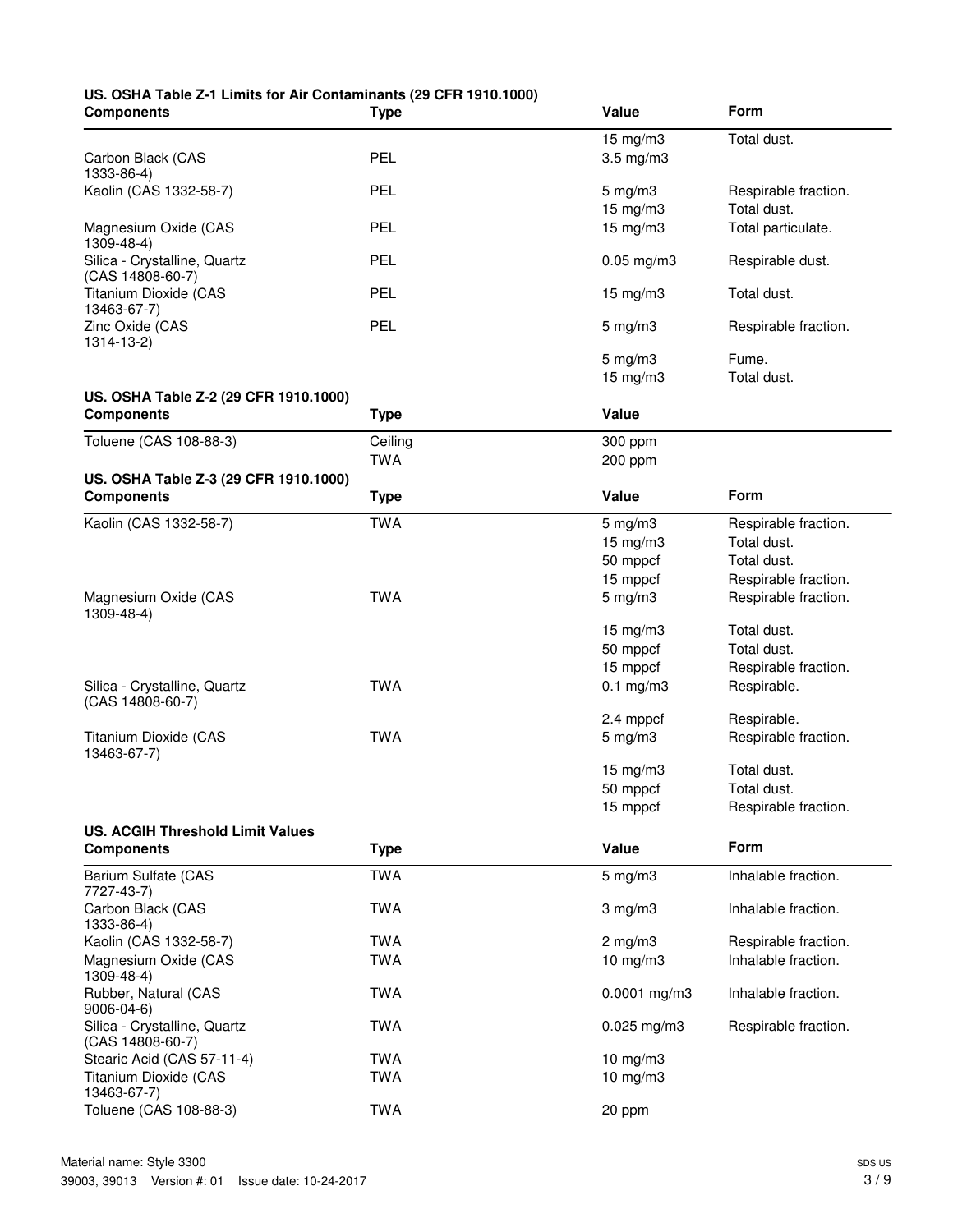| <b>US. ACGIH Threshold Limit Values</b><br><b>Components</b>                |                                                         | <b>Type</b> |                       |                           | Value                                                                  | Form                                                                                            |
|-----------------------------------------------------------------------------|---------------------------------------------------------|-------------|-----------------------|---------------------------|------------------------------------------------------------------------|-------------------------------------------------------------------------------------------------|
| Zinc Oxide (CAS<br>1314-13-2)                                               |                                                         | <b>STEL</b> |                       |                           | $10$ mg/m $3$                                                          | Respirable fraction.                                                                            |
|                                                                             |                                                         | <b>TWA</b>  |                       |                           | $2 \text{ mg/m}$                                                       | Respirable fraction.                                                                            |
| US. NIOSH: Pocket Guide to Chemical Hazards<br><b>Components</b>            |                                                         | <b>Type</b> |                       |                           | Value                                                                  | Form                                                                                            |
| Barium Sulfate (CAS                                                         |                                                         | <b>TWA</b>  |                       |                           | $5 \text{ mg/m}$ 3                                                     | Respirable.                                                                                     |
| 7727-43-7)                                                                  |                                                         |             |                       |                           | $10$ mg/m $3$                                                          | Total                                                                                           |
| Carbon Black (CAS<br>1333-86-4)                                             |                                                         | <b>TWA</b>  |                       |                           | $0.1$ mg/m $3$                                                         |                                                                                                 |
| Kaolin (CAS 1332-58-7)                                                      |                                                         | <b>TWA</b>  |                       |                           | $5$ mg/m $3$                                                           | Respirable.                                                                                     |
|                                                                             |                                                         |             |                       |                           | 10 mg/m3                                                               | Total                                                                                           |
| p-Aramid Fiber (CAS<br>26125-61-1)                                          |                                                         | <b>TWA</b>  |                       |                           | 3 fibers/cm3                                                           | Dust.                                                                                           |
|                                                                             |                                                         |             |                       |                           | 3 fibers/cm3                                                           | Fiber.                                                                                          |
|                                                                             |                                                         |             |                       |                           | $5$ mg/m $3$                                                           | fibers, total dust                                                                              |
|                                                                             |                                                         |             |                       |                           | $5 \text{ mg/m}$ 3                                                     | Fiber, total                                                                                    |
| Silica - Crystalline, Quartz<br>(CAS 14808-60-7)                            |                                                         | <b>TWA</b>  |                       |                           | $0.05$ mg/m $3$                                                        | Respirable dust.                                                                                |
| Toluene (CAS 108-88-3)                                                      |                                                         | <b>STEL</b> |                       |                           | 560 mg/m3                                                              |                                                                                                 |
|                                                                             |                                                         |             |                       |                           | 150 ppm                                                                |                                                                                                 |
|                                                                             |                                                         | <b>TWA</b>  |                       |                           | 375 mg/m3                                                              |                                                                                                 |
|                                                                             |                                                         |             |                       |                           | 100 ppm                                                                |                                                                                                 |
| Zinc Oxide (CAS<br>1314-13-2)                                               |                                                         | Ceiling     |                       |                           | 15 mg/m3                                                               | Dust.                                                                                           |
|                                                                             |                                                         | <b>STEL</b> |                       |                           | $10$ mg/m $3$                                                          | Fume.                                                                                           |
|                                                                             |                                                         | <b>TWA</b>  |                       |                           | $5 \text{ mg/m}$ 3                                                     | Fume.                                                                                           |
|                                                                             |                                                         |             |                       |                           | $5$ mg/m $3$                                                           | Dust.                                                                                           |
| <b>Biological limit values</b>                                              |                                                         |             |                       |                           |                                                                        |                                                                                                 |
| <b>ACGIH Biological Exposure Indices</b>                                    |                                                         |             |                       |                           |                                                                        |                                                                                                 |
| <b>Components</b>                                                           | Value                                                   |             | <b>Determinant</b>    | <b>Specimen</b>           | <b>Sampling Time</b>                                                   |                                                                                                 |
| Toluene (CAS 108-88-3)                                                      | $0.3 \text{ mg/g}$                                      |             | o-Cresol, with        | Creatinine in             | $\star$                                                                |                                                                                                 |
|                                                                             | $0.03$ mg/l                                             |             | hydrolysis<br>Toluene | urine<br>Urine            |                                                                        |                                                                                                 |
|                                                                             | $0.02 \text{ ma/l}$                                     |             | Toluene               | <b>Blood</b>              | $\star$                                                                |                                                                                                 |
| * - For sampling details, please see the source document.                   |                                                         |             |                       |                           |                                                                        |                                                                                                 |
| <b>Exposure guidelines</b>                                                  | should be monitored and controlled.                     |             |                       |                           |                                                                        | Occupational exposure to nuisance dust (total and respirable) and respirable crystalline silica |
| US - California OELs: Skin designation                                      |                                                         |             |                       |                           |                                                                        |                                                                                                 |
| Toluene (CAS 108-88-3)<br>US - Minnesota Haz Subs: Skin designation applies |                                                         |             |                       |                           | Can be absorbed through the skin.                                      |                                                                                                 |
| Toluene (CAS 108-88-3)<br>US ACGIH Threshold Limit Values: Skin designation |                                                         |             |                       | Skin designation applies. |                                                                        |                                                                                                 |
| Rubber, Natural (CAS 9006-04-6)                                             |                                                         |             |                       |                           | Can be absorbed through the skin.                                      |                                                                                                 |
| Appropriate engineering<br>controls                                         | General ventilation normally adequate.                  |             |                       |                           |                                                                        |                                                                                                 |
| Individual protection measures, such as personal protective equipment       |                                                         |             |                       |                           |                                                                        |                                                                                                 |
| Eye/face protection                                                         | product to prevent eye contact with particulate matter. |             |                       |                           |                                                                        | As generally good practice, safety glasses with side shields are recommended when handling this |
| <b>Skin protection</b><br><b>Hand protection</b>                            |                                                         |             |                       |                           | For prolonged or repeated skin contact use suitable protective gloves. |                                                                                                 |
| Other                                                                       | Not normally needed.                                    |             |                       |                           |                                                                        |                                                                                                 |
| <b>Respiratory protection</b>                                               |                                                         |             |                       |                           |                                                                        | Use a particulate filter respirator for particulate concentrations exceeding the Occupational   |
|                                                                             | Exposure Limit.                                         |             |                       |                           |                                                                        |                                                                                                 |

Material name: Style 3300 39003, 39013 Version #: 01 Issue date: 10-24-2017

**Thermal hazards** Wear appropriate thermal protective clothing, when necessary.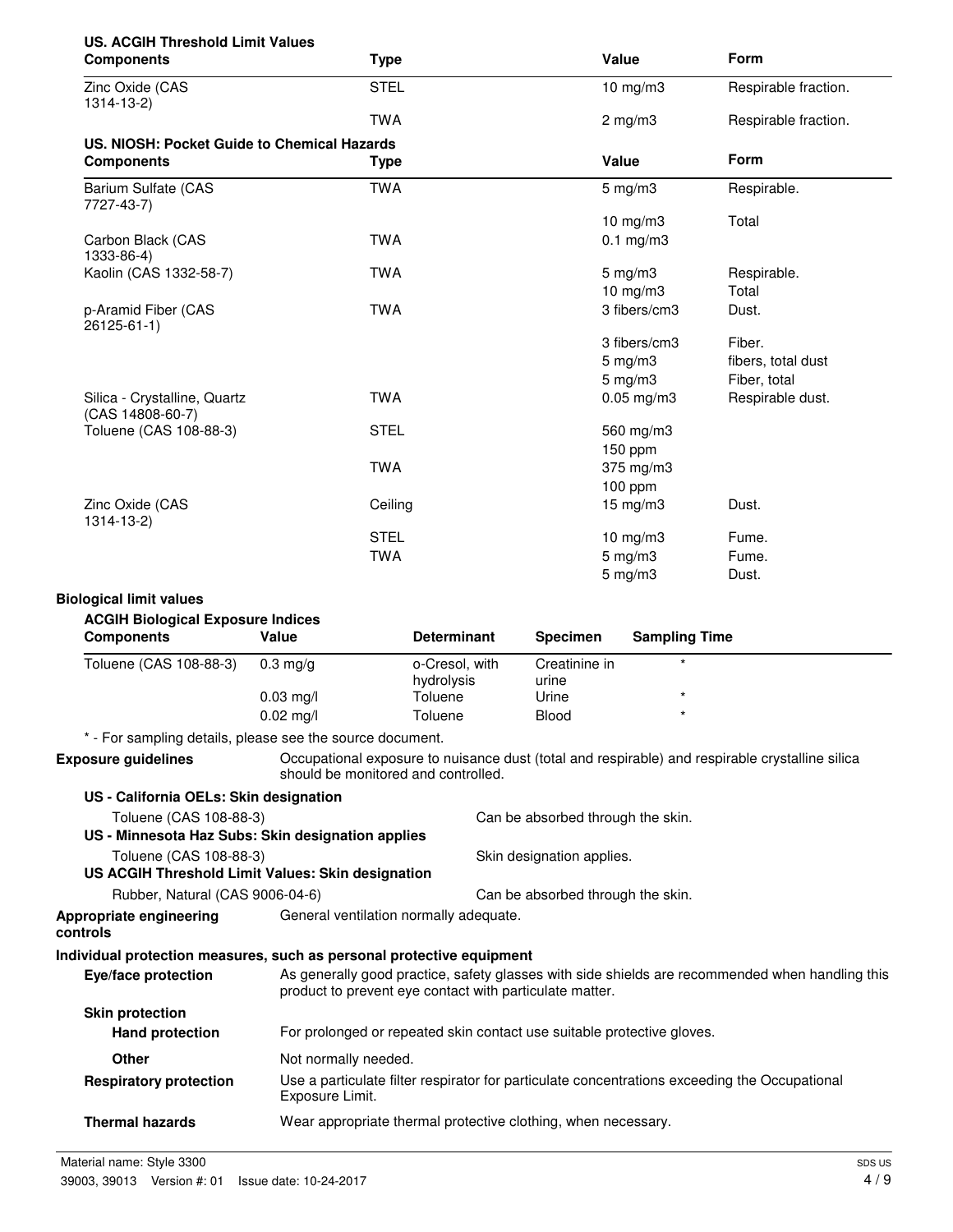Always observe good personal hygiene measures, such as washing after handling the material and before eating, drinking, and/or smoking. Routinely wash work clothing and protective equipment to remove contaminants.

# **9. Physical and chemical properties**

| <b>Appearance</b>                                    |                                                                                               |
|------------------------------------------------------|-----------------------------------------------------------------------------------------------|
| <b>Physical state</b>                                | Solid.                                                                                        |
| <b>Form</b>                                          | <b>Sheets or Gaskets</b>                                                                      |
| Color                                                | Grey-black                                                                                    |
| Odor                                                 | Slight fruity or hydracarbon odor.                                                            |
| <b>Odor threshold</b>                                | Not available.                                                                                |
| pH                                                   | Not Applicable                                                                                |
| Melting point/freezing point                         | Not available.                                                                                |
| Initial boiling point and boiling<br>range           | Not Applicable                                                                                |
| <b>Flash point</b>                                   | Not Applicable                                                                                |
| <b>Evaporation rate</b>                              | Not Applicable                                                                                |
| Flammability (solid, gas)                            | Not available.                                                                                |
| Upper/lower flammability or explosive limits         |                                                                                               |
| <b>Flammability limit - lower</b><br>(%)             | Not Applicable                                                                                |
| <b>Flammability limit - lower</b><br>(%) temperature | Not Applicable                                                                                |
| <b>Flammability limit - upper</b><br>(%)             | Not Applicable                                                                                |
| <b>Flammability limit - upper</b><br>(%) temperature | Not Applicable                                                                                |
| Explosive limit - lower (%)                          | Not Applicable                                                                                |
| Explosive limit - lower (%)<br>temperature           | Not Applicable                                                                                |
| Explosive limit - upper (%)                          | Not Applicable                                                                                |
| Explosive limit - upper (%)<br>temperature           | Not Applicable                                                                                |
| Vapor pressure                                       | Not Applicable                                                                                |
| <b>Vapor density</b>                                 | Not Applicable                                                                                |
| <b>Relative density</b>                              | Not available.                                                                                |
| Solubility(ies)                                      |                                                                                               |
| <b>Solubility (water)</b>                            | Not Soluble                                                                                   |
| <b>Partition coefficient</b><br>(n-octanol/water)    | Not Applicable                                                                                |
| <b>Auto-ignition temperature</b>                     | Not available.                                                                                |
| <b>Decomposition temperature</b>                     | Not available.                                                                                |
| <b>Viscosity</b>                                     | Not Applicable                                                                                |
| <b>Other information</b>                             |                                                                                               |
| <b>Density</b>                                       | 100.00 lb/ft <sup>3</sup>                                                                     |
| <b>Explosive limit</b>                               | Not Applicable                                                                                |
| <b>Flash point class</b>                             | Not Applicable                                                                                |
| 10. Stability and reactivity                         |                                                                                               |
| Reactivity                                           | The product is stable and non-reactive under normal conditions of use, storage and transport. |
| <b>Chemical stability</b>                            | Material is stable under normal conditions.                                                   |
| <b>Possibility of hazardous</b><br>reactions         | No dangerous reaction known under conditions of normal use.                                   |

**Conditions to avoid** Keep away from heat, sparks and open flame.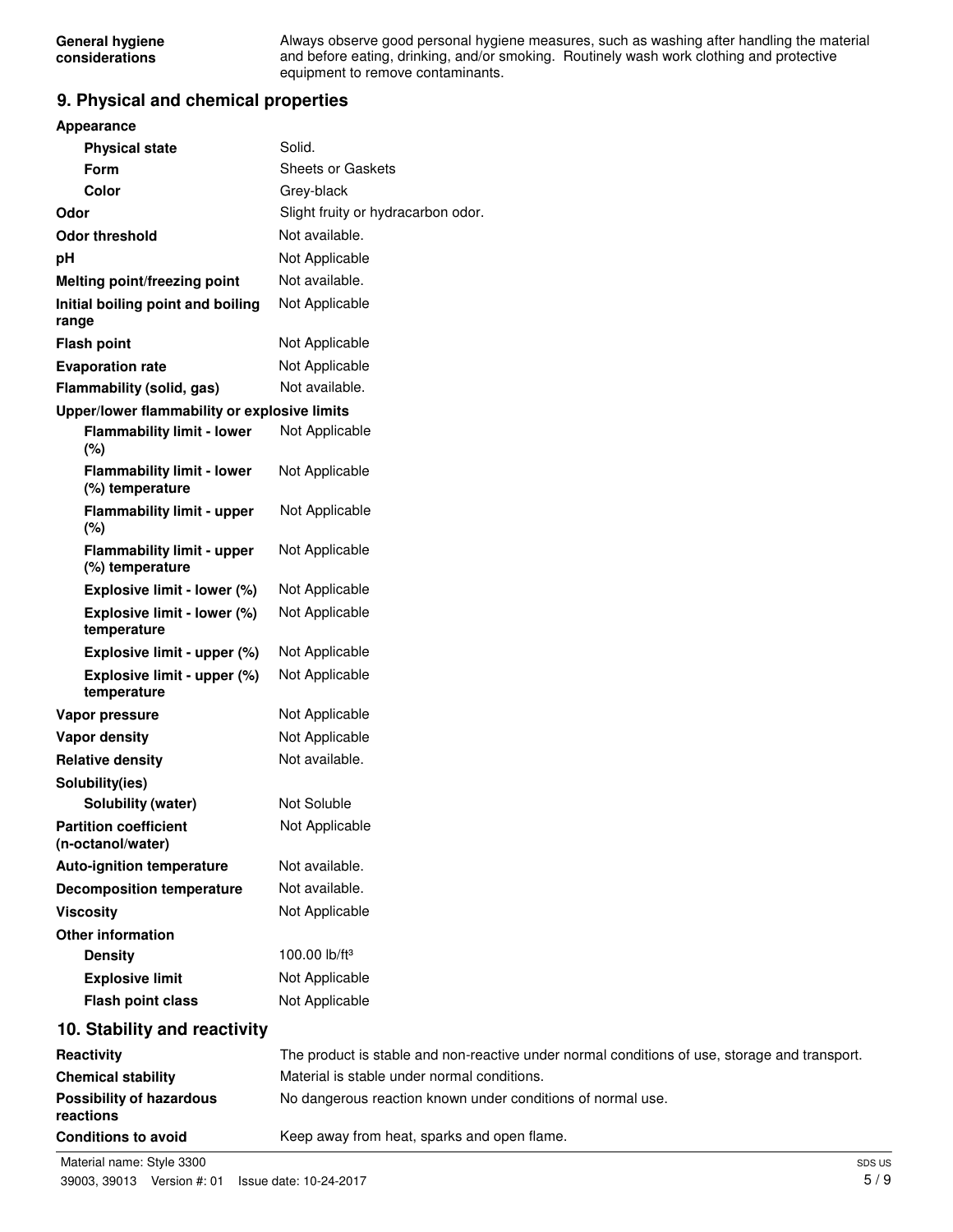| Incompatible materials              | Strong mineral acids. Strong oxidizing agents. Strong bases.                                                                                                                                                                                                                                                                                                       |
|-------------------------------------|--------------------------------------------------------------------------------------------------------------------------------------------------------------------------------------------------------------------------------------------------------------------------------------------------------------------------------------------------------------------|
| Hazardous decomposition<br>products | Composition of by-products from the result of a fire will vary depending on the specific conditions.<br>Potential hazardous products of combustion include smoke, carbon monoxide, hydrogen cyanide,<br>ammonia, aldehydes, nitrogen oxides, aliphatic hydrocarbons, hydrogen chloride, and other<br>chlorine bearing products. There may be others unknown to us. |

# **11. Toxicological information**

| Information on likely routes of exposure                                                                  |                                                                                                                                                                                                                                                                                                                                                                                                                                                                                                                                                                                                                                                                                                                                                                                                                                                                                                                                                                                                                                                                                                                                                                                                                                                                                                                                                                                                                                                                                                                                                                                  |                                                                                          |  |  |
|-----------------------------------------------------------------------------------------------------------|----------------------------------------------------------------------------------------------------------------------------------------------------------------------------------------------------------------------------------------------------------------------------------------------------------------------------------------------------------------------------------------------------------------------------------------------------------------------------------------------------------------------------------------------------------------------------------------------------------------------------------------------------------------------------------------------------------------------------------------------------------------------------------------------------------------------------------------------------------------------------------------------------------------------------------------------------------------------------------------------------------------------------------------------------------------------------------------------------------------------------------------------------------------------------------------------------------------------------------------------------------------------------------------------------------------------------------------------------------------------------------------------------------------------------------------------------------------------------------------------------------------------------------------------------------------------------------|------------------------------------------------------------------------------------------|--|--|
| <b>Inhalation</b>                                                                                         | No adverse effects due to inhalation are expected.                                                                                                                                                                                                                                                                                                                                                                                                                                                                                                                                                                                                                                                                                                                                                                                                                                                                                                                                                                                                                                                                                                                                                                                                                                                                                                                                                                                                                                                                                                                               |                                                                                          |  |  |
| <b>Skin contact</b>                                                                                       | May cause sensitization by skin contact. May be irritating to the skin.                                                                                                                                                                                                                                                                                                                                                                                                                                                                                                                                                                                                                                                                                                                                                                                                                                                                                                                                                                                                                                                                                                                                                                                                                                                                                                                                                                                                                                                                                                          |                                                                                          |  |  |
| Eye contact                                                                                               | Direct contact with eyes may cause temporary irritation.                                                                                                                                                                                                                                                                                                                                                                                                                                                                                                                                                                                                                                                                                                                                                                                                                                                                                                                                                                                                                                                                                                                                                                                                                                                                                                                                                                                                                                                                                                                         |                                                                                          |  |  |
| Ingestion                                                                                                 |                                                                                                                                                                                                                                                                                                                                                                                                                                                                                                                                                                                                                                                                                                                                                                                                                                                                                                                                                                                                                                                                                                                                                                                                                                                                                                                                                                                                                                                                                                                                                                                  | Expected to be a low ingestion hazard.                                                   |  |  |
| Symptoms related to the<br>physical, chemical and<br>toxicological characteristics                        |                                                                                                                                                                                                                                                                                                                                                                                                                                                                                                                                                                                                                                                                                                                                                                                                                                                                                                                                                                                                                                                                                                                                                                                                                                                                                                                                                                                                                                                                                                                                                                                  | Direct contact with eyes may cause temporary irritation.                                 |  |  |
| Information on toxicological effects                                                                      |                                                                                                                                                                                                                                                                                                                                                                                                                                                                                                                                                                                                                                                                                                                                                                                                                                                                                                                                                                                                                                                                                                                                                                                                                                                                                                                                                                                                                                                                                                                                                                                  |                                                                                          |  |  |
| <b>Acute toxicity</b>                                                                                     | Harmful and / or toxic vapors may be produced in the event of thermal decomposition. This<br>product contains constituents that can cause lung and respiratory tract disorders, including<br>irritation, pneumoconiosis and cancer. These substances however are encapsulated in polymeric<br>binders and therefore not bioavailable from the product as supplied. Physical actions such as<br>cutting or grinding may disrupt the matrix producing dust and particulates.                                                                                                                                                                                                                                                                                                                                                                                                                                                                                                                                                                                                                                                                                                                                                                                                                                                                                                                                                                                                                                                                                                       |                                                                                          |  |  |
| <b>Components</b>                                                                                         | <b>Species</b>                                                                                                                                                                                                                                                                                                                                                                                                                                                                                                                                                                                                                                                                                                                                                                                                                                                                                                                                                                                                                                                                                                                                                                                                                                                                                                                                                                                                                                                                                                                                                                   | <b>Test Results</b>                                                                      |  |  |
| Stearic Acid (CAS 57-11-4)<br><b>Acute</b><br>Oral<br>LD50                                                | Rat                                                                                                                                                                                                                                                                                                                                                                                                                                                                                                                                                                                                                                                                                                                                                                                                                                                                                                                                                                                                                                                                                                                                                                                                                                                                                                                                                                                                                                                                                                                                                                              | 4.6 g/kg                                                                                 |  |  |
|                                                                                                           |                                                                                                                                                                                                                                                                                                                                                                                                                                                                                                                                                                                                                                                                                                                                                                                                                                                                                                                                                                                                                                                                                                                                                                                                                                                                                                                                                                                                                                                                                                                                                                                  |                                                                                          |  |  |
| * Estimates for product may be based on additional component data not shown.<br>Skin corrosion/irritation |                                                                                                                                                                                                                                                                                                                                                                                                                                                                                                                                                                                                                                                                                                                                                                                                                                                                                                                                                                                                                                                                                                                                                                                                                                                                                                                                                                                                                                                                                                                                                                                  | Prolonged skin contact may cause temporary irritation.                                   |  |  |
| Serious eye damage/eye<br><i>irritation</i>                                                               |                                                                                                                                                                                                                                                                                                                                                                                                                                                                                                                                                                                                                                                                                                                                                                                                                                                                                                                                                                                                                                                                                                                                                                                                                                                                                                                                                                                                                                                                                                                                                                                  | Direct contact with eyes may cause temporary irritation.                                 |  |  |
| Respiratory or skin sensitization                                                                         |                                                                                                                                                                                                                                                                                                                                                                                                                                                                                                                                                                                                                                                                                                                                                                                                                                                                                                                                                                                                                                                                                                                                                                                                                                                                                                                                                                                                                                                                                                                                                                                  |                                                                                          |  |  |
| <b>ACGIH sensitization</b>                                                                                |                                                                                                                                                                                                                                                                                                                                                                                                                                                                                                                                                                                                                                                                                                                                                                                                                                                                                                                                                                                                                                                                                                                                                                                                                                                                                                                                                                                                                                                                                                                                                                                  |                                                                                          |  |  |
| NATURAL RUBBER LATEX, AS INHALABLE<br>ALLERGENIC PROTEINS (CAS 9006-04-6)                                 |                                                                                                                                                                                                                                                                                                                                                                                                                                                                                                                                                                                                                                                                                                                                                                                                                                                                                                                                                                                                                                                                                                                                                                                                                                                                                                                                                                                                                                                                                                                                                                                  | Dermal sensitization                                                                     |  |  |
|                                                                                                           |                                                                                                                                                                                                                                                                                                                                                                                                                                                                                                                                                                                                                                                                                                                                                                                                                                                                                                                                                                                                                                                                                                                                                                                                                                                                                                                                                                                                                                                                                                                                                                                  | Respiratory sensitization                                                                |  |  |
| <b>Respiratory sensitization</b>                                                                          | Not a respiratory sensitizer.                                                                                                                                                                                                                                                                                                                                                                                                                                                                                                                                                                                                                                                                                                                                                                                                                                                                                                                                                                                                                                                                                                                                                                                                                                                                                                                                                                                                                                                                                                                                                    |                                                                                          |  |  |
| <b>Skin sensitization</b>                                                                                 |                                                                                                                                                                                                                                                                                                                                                                                                                                                                                                                                                                                                                                                                                                                                                                                                                                                                                                                                                                                                                                                                                                                                                                                                                                                                                                                                                                                                                                                                                                                                                                                  | This product is not expected to cause skin sensitization.                                |  |  |
| Germ cell mutagenicity                                                                                    | mutagenic or genotoxic.                                                                                                                                                                                                                                                                                                                                                                                                                                                                                                                                                                                                                                                                                                                                                                                                                                                                                                                                                                                                                                                                                                                                                                                                                                                                                                                                                                                                                                                                                                                                                          | No data available to indicate product or any components present at greater than 0.1% are |  |  |
| Carcinogenicity                                                                                           | In 1997, IARC (the International Agency for Research on Cancer) concluded that crystalline silica<br>inhaled from occupational sources can cause lung cancer in humans. However in making the<br>overall evaluation, IARC noted that "carcinogenicity was not detected in all industrial<br>circumstances studied. Carcinogenicity may be dependent on inherent characteristics of the<br>crystalline silica or on external factors affecting its biological activity or distribution of its<br>polymorphs." (IARC Monographs on the evaluation of the carcinogenic risks of chemicals to<br>humans, Silica, silicates dust and organic fibres, 1997, Vol. 68, IARC, Lyon, France.) In June<br>2003, SCOEL (the EU Scientific Committee on Occupational Exposure Limits) concluded that the<br>main effect in humans of the inhalation of respirable crystalline silica dust is silicosis. "There is<br>sufficient information to conclude that the relative risk of lung cancer is increased in persons with<br>silicosis (and, apparently, not in employees without silicosis exposed to silica dust in quarries and<br>in the ceramic industry). Therefore, preventing the onset of silicosis will also reduce the cancer<br>risk" (SCOEL SUM Doc 94-final, June 2003) According to the current state of the art, worker<br>protection against silicosis can be consistently assured by respecting the existing regulatory<br>occupational exposure limits. Occupational exposure to respirable dust and respirable crystalline<br>silica should be monitored and controlled. |                                                                                          |  |  |
| IARC Monographs. Overall Evaluation of Carcinogenicity                                                    |                                                                                                                                                                                                                                                                                                                                                                                                                                                                                                                                                                                                                                                                                                                                                                                                                                                                                                                                                                                                                                                                                                                                                                                                                                                                                                                                                                                                                                                                                                                                                                                  |                                                                                          |  |  |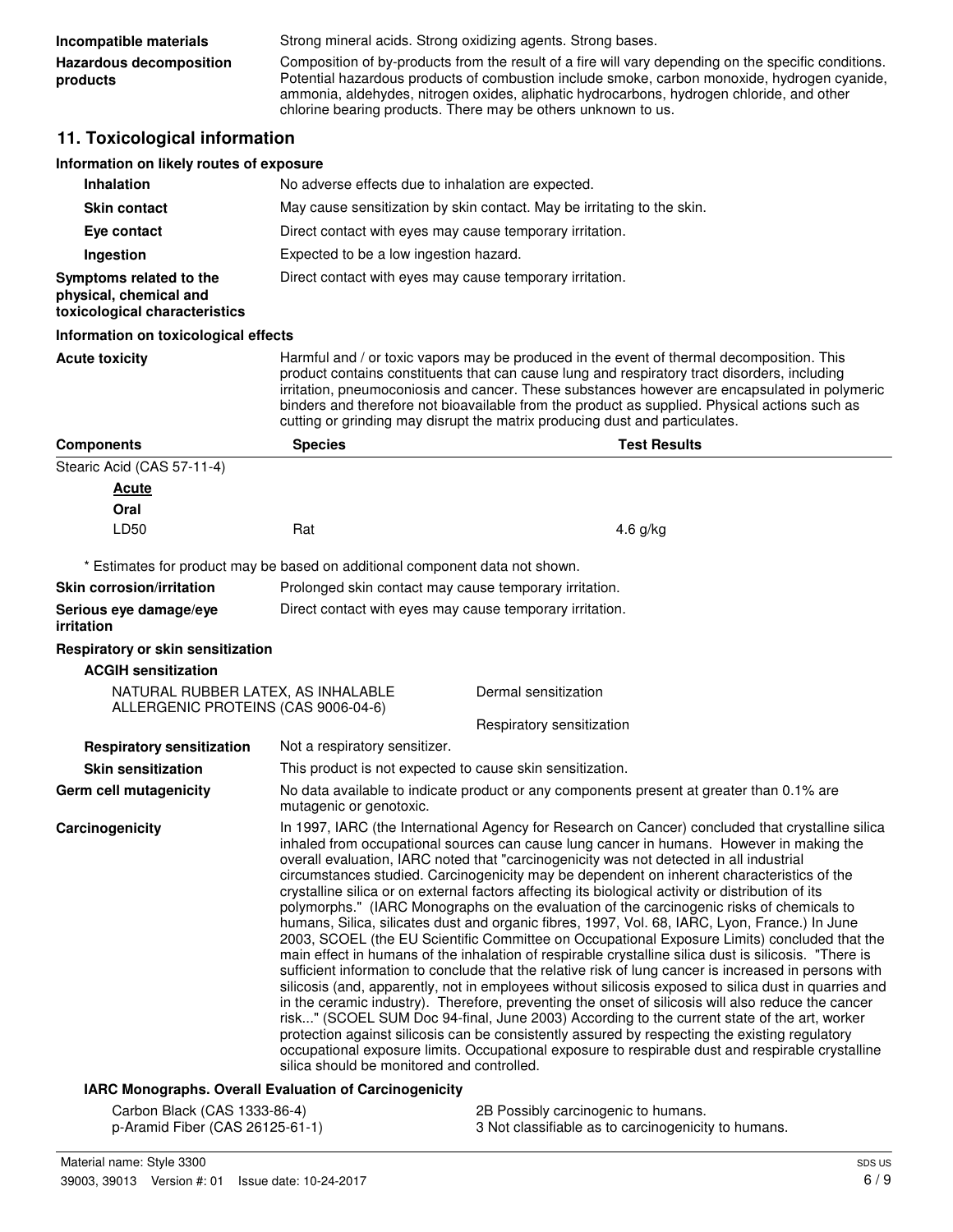| Silica - Crystalline, Quartz (CAS 14808-60-7)<br>Titanium Dioxide (CAS 13463-67-7)<br>Toluene (CAS 108-88-3)<br>OSHA Specifically Regulated Substances (29 CFR 1910.1001-1050) |                           | 1 Carcinogenic to humans.<br>2B Possibly carcinogenic to humans.<br>3 Not classifiable as to carcinogenicity to humans. |
|--------------------------------------------------------------------------------------------------------------------------------------------------------------------------------|---------------------------|-------------------------------------------------------------------------------------------------------------------------|
| Silica - Crystalline, Quartz (CAS 14808-60-7)<br>US. National Toxicology Program (NTP) Report on Carcinogens                                                                   |                           | Cancer                                                                                                                  |
| p-Aramid Fiber (CAS 26125-61-1)<br>Silica - Crystalline, Quartz (CAS 14808-60-7)                                                                                               |                           | Reasonably Anticipated to be a Human Carcinogen.<br>Known To Be Human Carcinogen.                                       |
| <b>Reproductive toxicity</b>                                                                                                                                                   |                           | This product is not expected to cause reproductive or developmental effects.                                            |
| Specific target organ toxicity -<br>single exposure                                                                                                                            | Not classified.           |                                                                                                                         |
| <b>Specific target organ toxicity -</b><br>repeated exposure                                                                                                                   | Not classified.           |                                                                                                                         |
| Aspiration hazard                                                                                                                                                              | Not an aspiration hazard. |                                                                                                                         |
|                                                                                                                                                                                |                           |                                                                                                                         |

# **12. Ecological information**

**Ecotoxicity**

The product is not classified as environmentally hazardous. However, this does not exclude the possibility that large or frequent spills can have a harmful or damaging effect on the environment.

| <b>Product</b>                                    |                    | <b>Species</b>                                                                               | <b>Test Results</b>                |
|---------------------------------------------------|--------------------|----------------------------------------------------------------------------------------------|------------------------------------|
| <b>Style 3300</b>                                 |                    |                                                                                              |                                    |
| <b>Aquatic</b>                                    |                    |                                                                                              |                                    |
| Crustacea                                         | EC50               | Daphnia                                                                                      | 286.3559 mg/l, 48 hours estimated  |
| Fish                                              | <b>LC50</b>        | Fish                                                                                         | 1078.6709 mg/l, 96 hours estimated |
| <b>Components</b>                                 |                    | <b>Species</b>                                                                               | <b>Test Results</b>                |
| Barium Sulfate (CAS 7727-43-7)                    |                    |                                                                                              |                                    |
| <b>Aquatic</b>                                    |                    |                                                                                              |                                    |
| Crustacea                                         | EC50               | Tubificid worm (Tubifex tubifex)                                                             | 28.61 - 38.03 mg/l, 48 hours       |
| Titanium Dioxide (CAS 13463-67-7)                 |                    |                                                                                              |                                    |
| <b>Aquatic</b>                                    |                    |                                                                                              |                                    |
| Crustacea                                         | <b>EC50</b>        | Water flea (Daphnia magna)                                                                   | $> 1000$ mg/l, 48 hours            |
| Fish                                              | <b>LC50</b>        | Mummichog (Fundulus heteroclitus)                                                            | > 1000 mg/l, 96 hours              |
| Toluene (CAS 108-88-3)                            |                    |                                                                                              |                                    |
| <b>Aquatic</b>                                    |                    |                                                                                              |                                    |
| Crustacea                                         | EC50               | Water flea (Daphnia magna)                                                                   | 5.46 - 9.83 mg/l, 48 hours         |
| Fish                                              | <b>LC50</b>        | Coho salmon, silver salmon<br>(Oncorhynchus kisutch)                                         | 8.11 mg/l, 96 hours                |
| Zinc Oxide (CAS 1314-13-2)                        |                    |                                                                                              |                                    |
| <b>Aquatic</b>                                    |                    |                                                                                              |                                    |
| Fish                                              | <b>LC50</b>        | Fathead minnow (Pimephales promelas) 2246 mg/l, 96 hours                                     |                                    |
|                                                   |                    | * Estimates for product may be based on additional component data not shown.                 |                                    |
| Persistence and degradability                     |                    | No data is available on the degradability of this product.                                   |                                    |
| <b>Bioaccumulative potential</b>                  | No data available. |                                                                                              |                                    |
| Partition coefficient n-octanol / water (log Kow) |                    |                                                                                              |                                    |
| <b>Stearic Acid</b><br>Toluene                    |                    | 8.23<br>2.73                                                                                 |                                    |
| <b>Mobility in soil</b>                           | No data available. |                                                                                              |                                    |
| Other adverse effects                             |                    | No other adverse environmental effects (e.g. ozone depletion, photochemical ozone creation   |                                    |
|                                                   |                    | potential, endocrine disruption, global warming potential) are expected from this component. |                                    |
| 13. Disposal considerations                       |                    |                                                                                              |                                    |
| <b>Disposal instructions</b>                      | Not available.     |                                                                                              |                                    |
| Local disposal regulations                        |                    | Dispose in accordance with all applicable regulations.                                       |                                    |
| Hazardous waste code                              |                    | The waste code should be assigned in discussion between the user, the producer and the waste |                                    |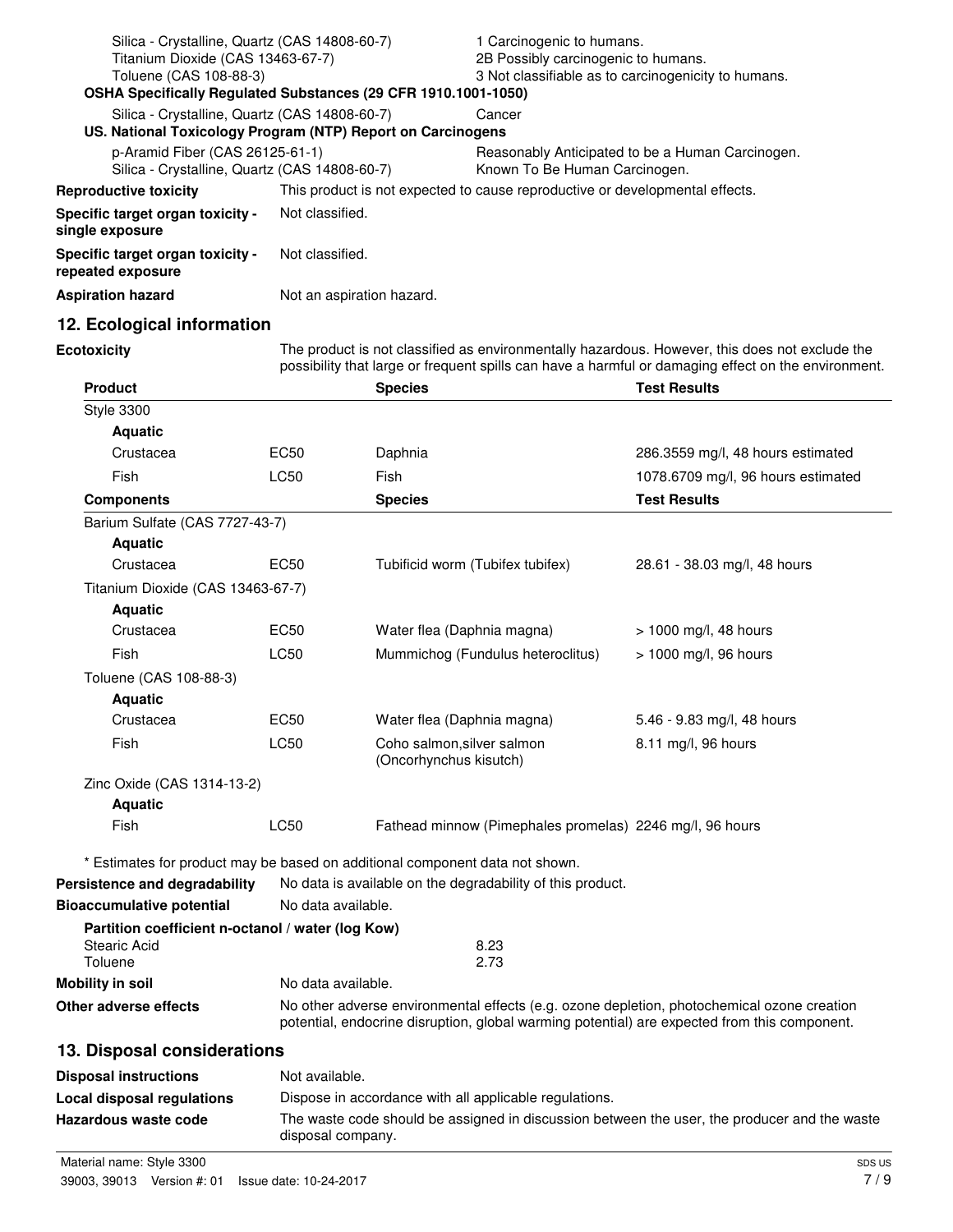**Waste from residues / unused** Dispose of in accordance with local regulations. **products**

**Contaminated packaging Mot available.** 

# **14. Transport information**

#### **DOT**

Not regulated as dangerous goods.

#### **IATA**

Not regulated as dangerous goods.

#### **IMDG**

Not regulated as dangerous goods.

**Transport in bulk according to** Not applicable. **Annex II of MARPOL 73/78 and the IBC Code**

# **15. Regulatory information**

**US federal regulations**

All components are on the U.S. EPA TSCA Inventory List. This product is not known to be a "Hazardous Chemical" as defined by the OSHA Hazard Communication Standard, 29 CFR 1910.1200.

# **TSCA Section 12(b) Export Notification (40 CFR 707, Subpt. D)**

Not regulated.

#### **CERCLA Hazardous Substance List (40 CFR 302.4)**

| Barium Sulfate (CAS 7727-43-7)                 | Listed. |
|------------------------------------------------|---------|
| Toluene (CAS 108-88-3)                         | Listed. |
| Zinc Oxide (CAS 1314-13-2)                     | Listed. |
| <b>SARA 304 Emergency release notification</b> |         |

Not regulated.

#### **OSHA Specifically Regulated Substances (29 CFR 1910.1001-1050)**

Silica - Crystalline, Quartz (CAS 14808-60-7) Cancer

lung effects immune system effects kidney effects

# **Superfund Amendments and Reauthorization Act of 1986 (SARA)**

| <b>Hazard categories</b> | Imm  |
|--------------------------|------|
|                          | Dela |
|                          | Fire |
|                          |      |

**Iediate Hazard - Yes** ayed Hazard - Yes Hazard - No Pressure Hazard - No Reactivity Hazard - No

#### **SARA 302 Extremely hazardous substance**

Not listed.

#### **SARA 311/312 Hazardous** No **chemical**

**SARA 313 (TRI reporting)**

Not regulated.

# **Other federal regulations**

**Clean Air Act (CAA) Section 112 Hazardous Air Pollutants (HAPs) List**

Toluene (CAS 108-88-3)

**Clean Air Act (CAA) Section 112(r) Accidental Release Prevention (40 CFR 68.130)**

Not regulated.

**Safe Drinking Water Act** Not regulated.

**(SDWA)**

**Drug Enforcement Administration (DEA). List 2, Essential Chemicals (21 CFR 1310.02(b) and 1310.04(f)(2) and Chemical Code Number** Toluene (CAS 108-88-3) 6594

| <b>POIDO TONO TOO OO OT</b>                                                                    | . <i>.</i> . <i>. .</i> – |
|------------------------------------------------------------------------------------------------|---------------------------|
| Drug Enforcement Administration (DEA). List 1 & 2 Exempt Chemical Mixtures (21 CFR 1310.12(c)) |                           |
| Toluene (CAS 108-88-3)                                                                         | 35 %WV                    |
| DEA Exempt Chemical Mixtures Code Number                                                       |                           |
| Toluene (CAS 108-88-3)                                                                         | 594                       |